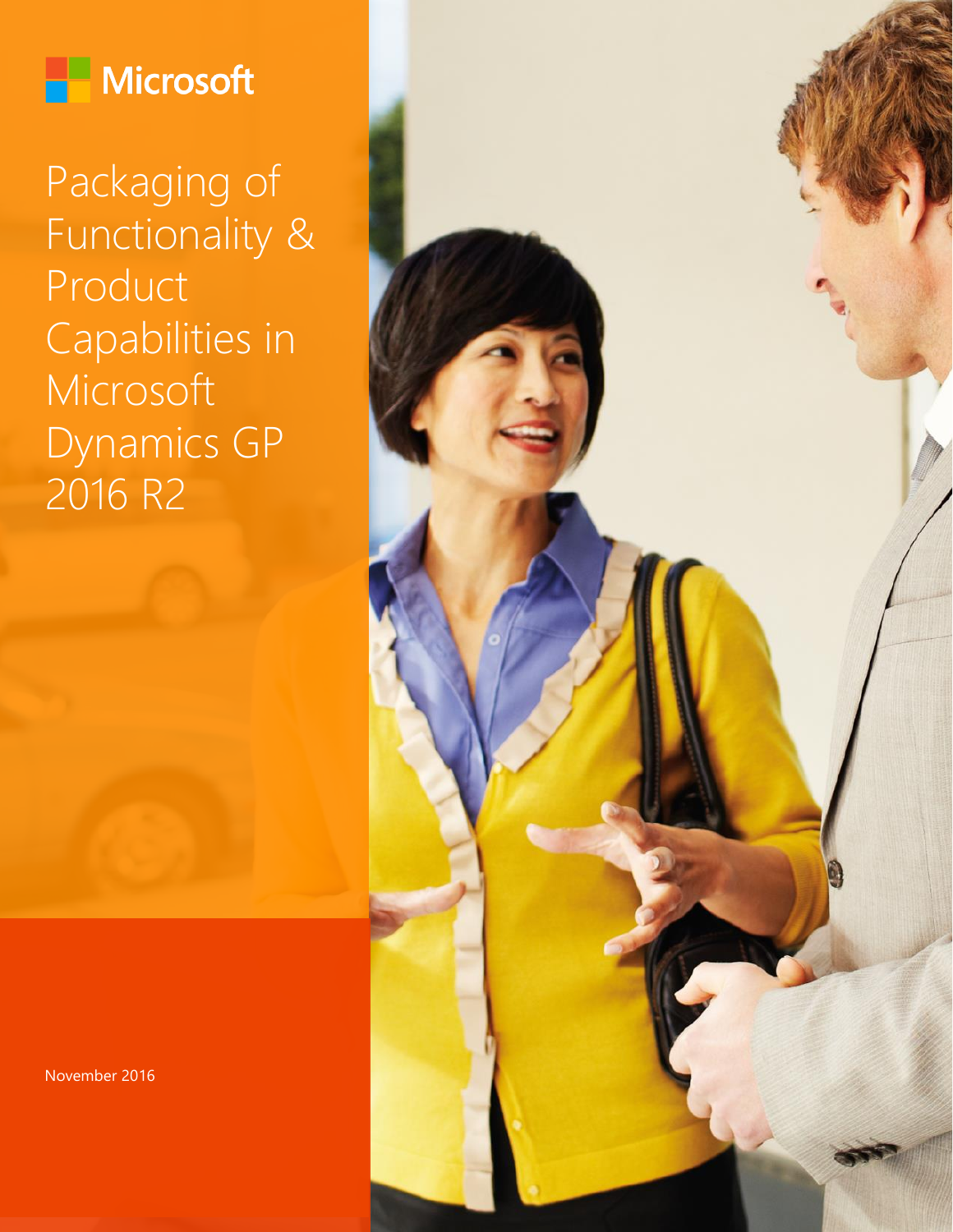

# Contents

| Become a Dynamic Business with Microsoft Dynamics GP                                                                                                                                                                                                                                 |                                                  |
|--------------------------------------------------------------------------------------------------------------------------------------------------------------------------------------------------------------------------------------------------------------------------------------|--------------------------------------------------|
| How to Buy Microsoft Dynamics GP                                                                                                                                                                                                                                                     |                                                  |
| Microsoft Dynamics GP Functionality Overview                                                                                                                                                                                                                                         | 4                                                |
| One Business Solution from Microsoft<br><b>Financial Management</b><br><b>Business Intelligence and Reporting</b><br>Supply Chain Management<br>Manufacturing<br>Project Management<br><b>Field Service Management</b><br>Human Resource Management<br>Configuration and Development | 6<br>8<br>10<br>11<br>13<br>13<br>13<br>14<br>15 |
| <b>Microsoft Resources</b>                                                                                                                                                                                                                                                           | 16                                               |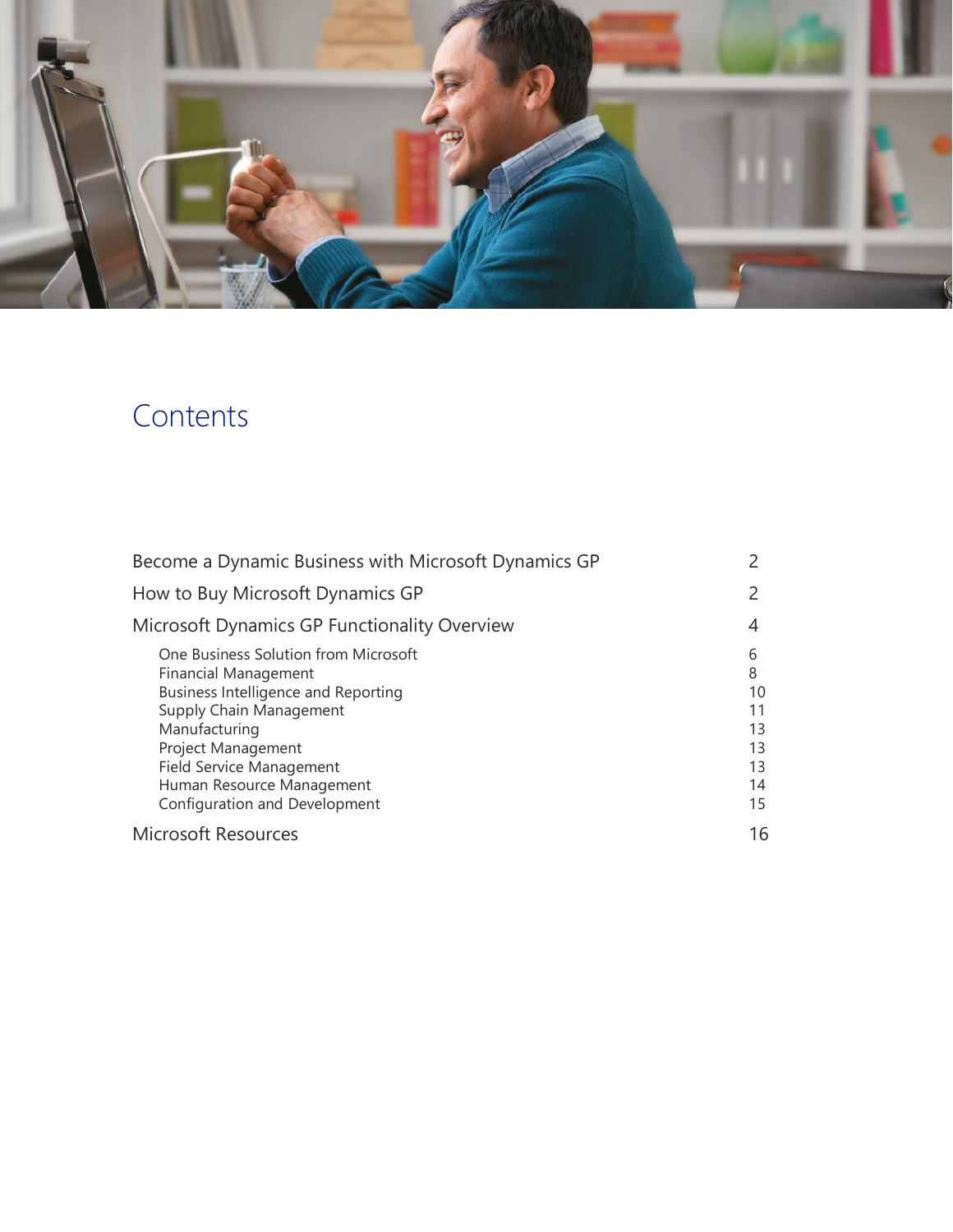# Focus onGrowing Your Business, not Running It

Dynamics GP is a complete enterprise resource planning (ERP) solution for small and medium sized businesses. Dynamics GP helps you gain greater control over your financials, inventory, and operations. It's easy to implement and use and empowers informed decisions that lead to business success. From financials and human resource management to manufacturing and operations, Dynamics GP brings people and systems together to support your business ambitions.

Whether you are considering Dynamics GP as your organization's new business management solution, or are an existing customer looking to expand your solution with additional modules, this guide provides an overview of the product modules available within Dynamics GP, grouped by the functional area they address across your business, and how those modules are licensed.

# Buying Dynamics GP

Dynamics GP is sold exclusively through Microsoft Dynamics Partners. These Dynamics partners provide planning, implementation, customization, and support services aimed at optimizing the solution for each customer's specific needs. They have the expertise to ensure your solution works for your business needs.

Regardless of how and where the software is deployed, either on premises, private cloud, public cloud or a combination customers have the choice of purchasing their Dynamics GP licenses up front, or paying a monthly fee to a service provider.

### Microsoft Dynamics Perpetual Licensing

Perpetual Licensing for Dynamics GP is designed to help your businesses get started with an affordable upfront starting price, rapid start tools and built in functionality. With Microsoft Dynamics Perpetual Licensing, customers license the ERP Solution functionality up front, and access to that functionality is secured by licensing users. A yearly maintenance renewal is available.

### Microsoft Dynamics Subscription **Licensing**

With Subscription licensing, customers receive termbased rights to use Dynamics GP products and services as a part of a service offering. It designed to provide a lower initial licensing cost and flexibility to increase or decrease subscription license counts from one subscription term to the next. This helps businesses get started with a low initial cost while leveraging the built-in functionality and rapid start tools.

Both licensing models are designed to simplify the purchase process. Various user types are available to provide different types of access at lower price points giving businesses more flexibility.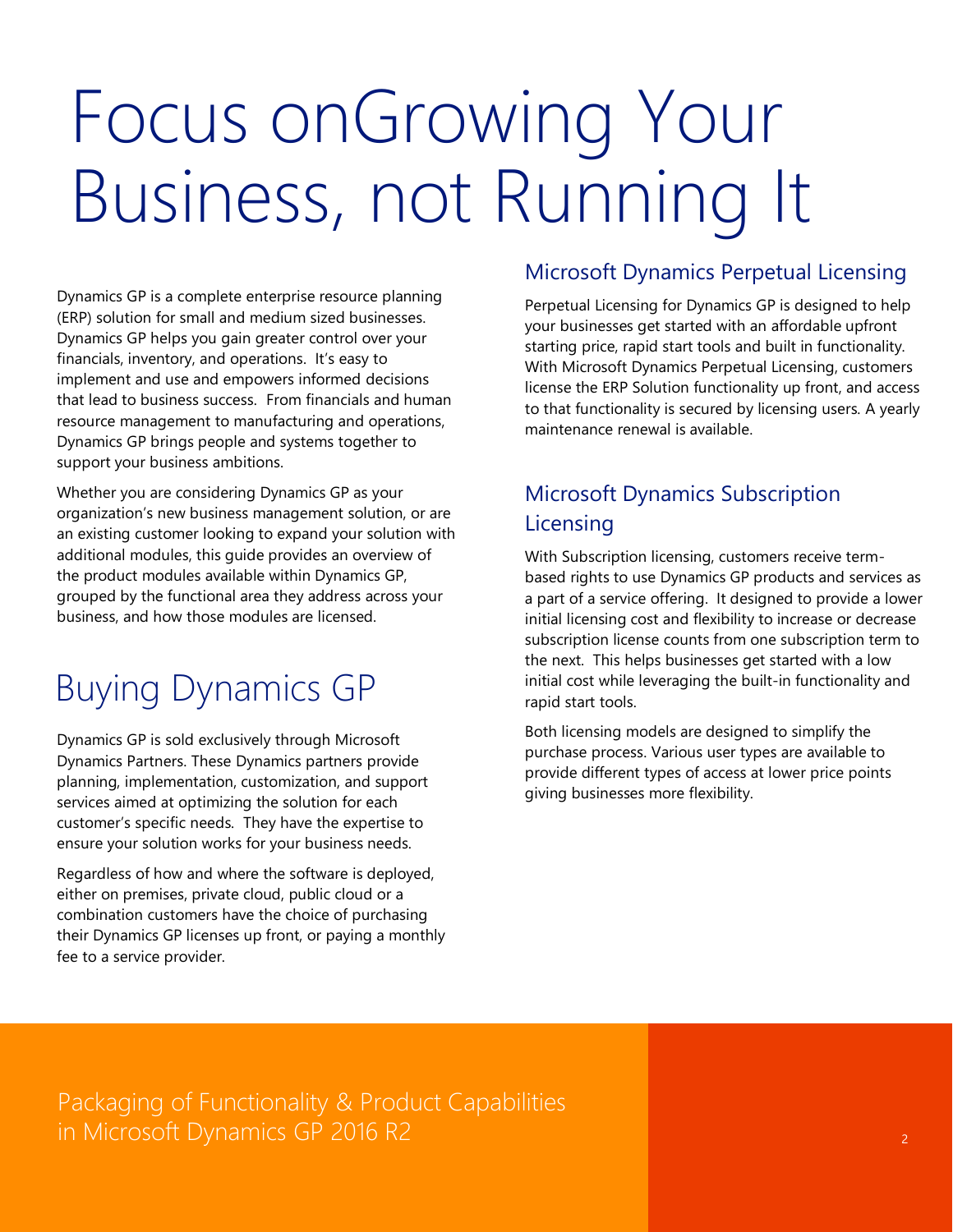# Functionality Packs and User Types

### The Starter Pack

Businesses can quickly and affordably get started with Dynamics GP. The Starter Pack offers core Financials and Distribution functionality. It is available in English, Latin American Spanish, and French Canadian languages.

The Starter Pack is designed to help you:

- Gain control and insight over their finances
- Purchase and sell services, items and materials
- Pay and manage employees

For many businesses, this is the only Dynamics GP license required.

**Note:** Additional software licenses may be required, such as Windows Server, SQL Server, and Office 365. Software must be licensed per the applicable license terms.

### The Extended Pack

Businesses that require more advanced functionality can license the additive Extended Pack that enables you to integrate core financials and distribution management with broader functionality extensions such as:

- support and control the creation of goods
- managing and billing jobs for professional services, construction and other unique needs.

### Customization Pack

The Customization Pack gives you the ability to integrate or customize Dynamics GP. This pack provides access to the tools required to make deep integrations with other products, and to make customizations that extend the application to meet specific needs of the business.

### Extended Human Resources and Payroll

The Starter Pack includes standard US and Canadian Payroll and Human Resources for an unlimited number of employees. The additive functionality in the Extended Human Resources and Payroll Pack brings specific features that offer more flexibility in how companies pay and manage their employees.

**Note:** The Starter Pack is a prerequisite to the Extended Pack, Customization Pack and Extended Human Resources and Payroll. These do not include user licenses.

### User License Types

Businesses can license three types of users: full, limited and self-service. This gives you the ability to reduce the cost of your solution. Self-service users are names users and are designed for employees to do non-business related tasks. The limited user can view business information in addition to what a self-serve user can do and is a concurrent user. The full user allows full access and is a concurrent user.

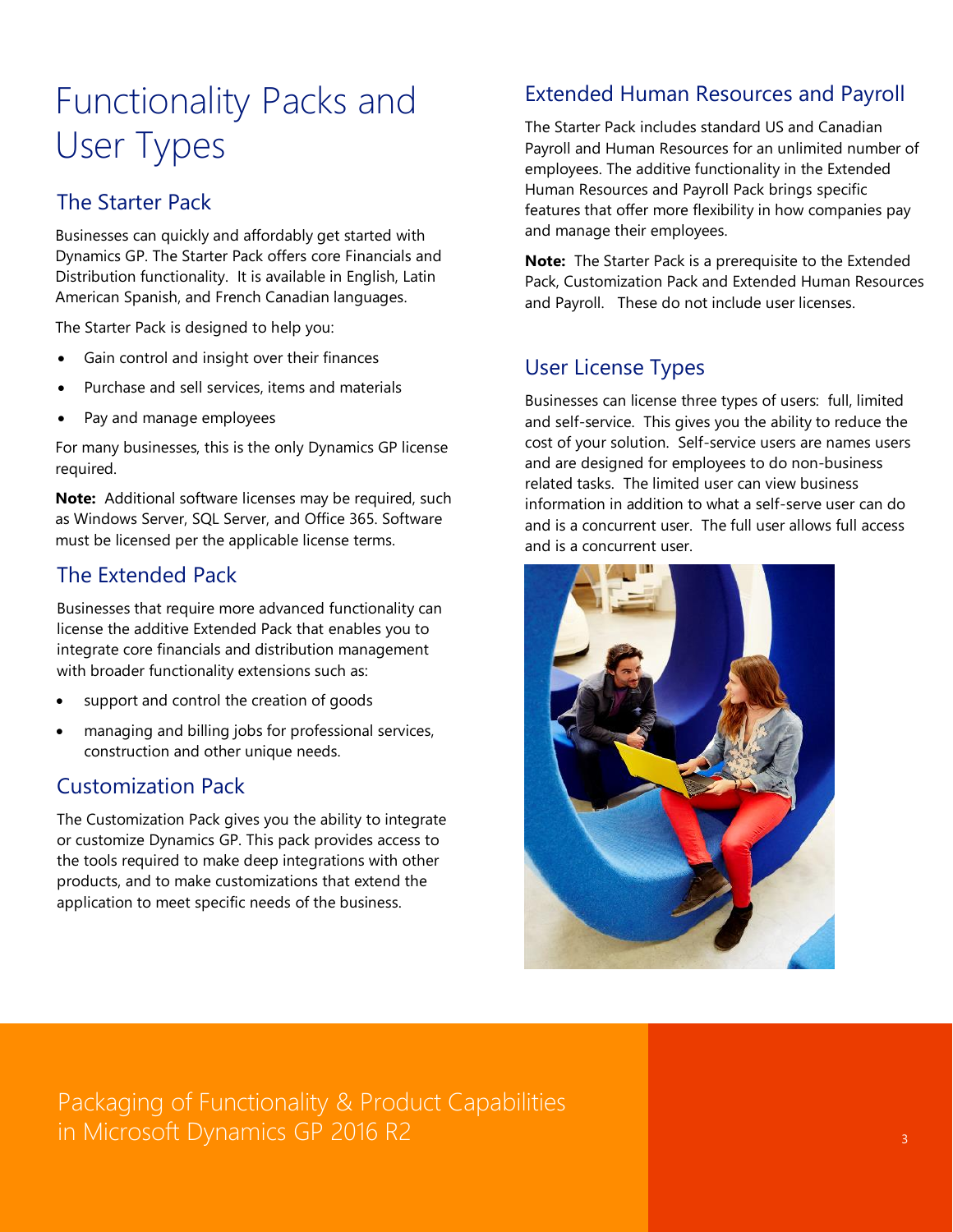# Dynamics GP Functionality Overview

**Dynamics GP, Starter Pack Functionality** 

| Financial                                                                                                                                                                                                                                                                                                                                         | Financial                                                                                                                                                                                                                                                                                                                                                                   | <b>Business Intelligence</b>                                                                                                                                                                                                                                                                                                                | <b>Human Resource</b>                                                                                                                                                                                                                                                                                                                                          |
|---------------------------------------------------------------------------------------------------------------------------------------------------------------------------------------------------------------------------------------------------------------------------------------------------------------------------------------------------|-----------------------------------------------------------------------------------------------------------------------------------------------------------------------------------------------------------------------------------------------------------------------------------------------------------------------------------------------------------------------------|---------------------------------------------------------------------------------------------------------------------------------------------------------------------------------------------------------------------------------------------------------------------------------------------------------------------------------------------|----------------------------------------------------------------------------------------------------------------------------------------------------------------------------------------------------------------------------------------------------------------------------------------------------------------------------------------------------------------|
| Management                                                                                                                                                                                                                                                                                                                                        | Management                                                                                                                                                                                                                                                                                                                                                                  | & Reporting                                                                                                                                                                                                                                                                                                                                 | Management                                                                                                                                                                                                                                                                                                                                                     |
| General Ledger with AFA<br><b>Account Level Security</b><br><b>Cash Flow Management</b><br><b>Fixed Asset Management</b><br>Intercompany<br><b>National Accounts</b><br><b>Multicurrency Management</b><br><b>Analytical Accounting</b><br>Revenue/Expense Deferrals<br><b>Bank Reconciliation</b><br><b>Electronic Banking Suite</b><br>Safe Pay | Cashbook Bank Management<br><b>Electronic Bank Management</b><br><b>Electronic Reconciliation</b><br>Management<br>Payables Management<br>Receivables Management<br><b>Customer/Vendor Consolidations</b><br>Lockbox Processing<br><b>Refund Checks</b><br><b>Grant Management</b><br><b>Encumbrance Management</b><br><b>Field Level Security</b><br><b>Process Server</b> | All In One Document Viewer<br><b>Unlimited Mgmt Reporter</b><br><b>Designer User</b><br><b>Unlimited Mgmt Reporter</b><br>Viewer User<br>Analysis Cubes Library<br><b>Advanced Analysis Cubes Library</b><br>Refreshable Excel Reports<br><b>SmartList Designer</b><br>Office 365 Workspace<br>PowerBI Dashboards<br><b>PowerBI Reports</b> | Human Resources Unlimited<br><b>Employees</b><br>Payroll (US) Unlimited Employees<br>Payroll (Canada) Unlimited<br><b>Employees</b><br><b>Payroll Direct Deposit</b><br>Federal Magnetic Media<br><b>Payroll Connect</b><br><b>Position Control</b><br><b>Employee Pay</b><br><b>Employee Profile</b><br>Human Resources Time and<br><b>Expense Management</b> |

| <b>Supply Chain</b>                                                                                                                                                                                                                                                           | Configuration and                                                                                                                                                                                                                                                                         |
|-------------------------------------------------------------------------------------------------------------------------------------------------------------------------------------------------------------------------------------------------------------------------------|-------------------------------------------------------------------------------------------------------------------------------------------------------------------------------------------------------------------------------------------------------------------------------------------|
| Management                                                                                                                                                                                                                                                                    | Development                                                                                                                                                                                                                                                                               |
| Invoicing<br>Sales Order Processing w/ Adv<br>Invoicing<br><b>Extended Pricing</b><br><b>Order Management</b><br><b>Inventory Control</b><br><b>Bill of Materials</b><br>Purchase Order Processing/<br>Receivings<br><b>Landed Cost</b><br><b>PO Generator</b><br>Procurement | Modifier with Visual Basic for<br>Applications<br><b>Customization Site License</b><br><b>Integration Manager - Conversions</b><br><b>Connector for Microsoft Dynamics</b><br>Service Based Architecture<br><b>Identify Management</b><br>Workflow<br><b>Customer and Vendot Combiner</b> |

**P** Dynamics GP, Pack Functionality

| Customization                                                                                                                | <b>Extended Human</b>                                                                        |
|------------------------------------------------------------------------------------------------------------------------------|----------------------------------------------------------------------------------------------|
| Pack                                                                                                                         | <b>Resource and Payroll</b>                                                                  |
| <b>Integration Manager</b><br>eConnect<br>WebServices<br>Dexterity<br>Software Development Kit<br><b>Customization Suite</b> | <b>HR Advance</b><br>Payroll Advance<br>PTO Manager<br>Benefits Management and<br>Enrollment |

#### Dynamics GP, Extended Pack Functionality  $\blacktriangledown$

| <b>Supply Chain</b><br>Management                                                                            | Manufacturing                                                                                                                               | Project<br>Management                                 | Customer<br>Relationship<br>Management                                                              |
|--------------------------------------------------------------------------------------------------------------|---------------------------------------------------------------------------------------------------------------------------------------------|-------------------------------------------------------|-----------------------------------------------------------------------------------------------------|
| <b>Advanced Distribution</b><br><b>Advanced Picking</b><br>Available to Promise<br><b>Returns Management</b> | Manufacturing Bill of Materials<br>Manufacturing Order Processing<br><b>Master Production Scheduling</b><br>Materials Requirements Planning | <b>Project Accounting</b><br>Project Time and Expense | <b>Contract Administration</b><br>Service Call<br>Depot Management<br><b>Preventive Maintenance</b> |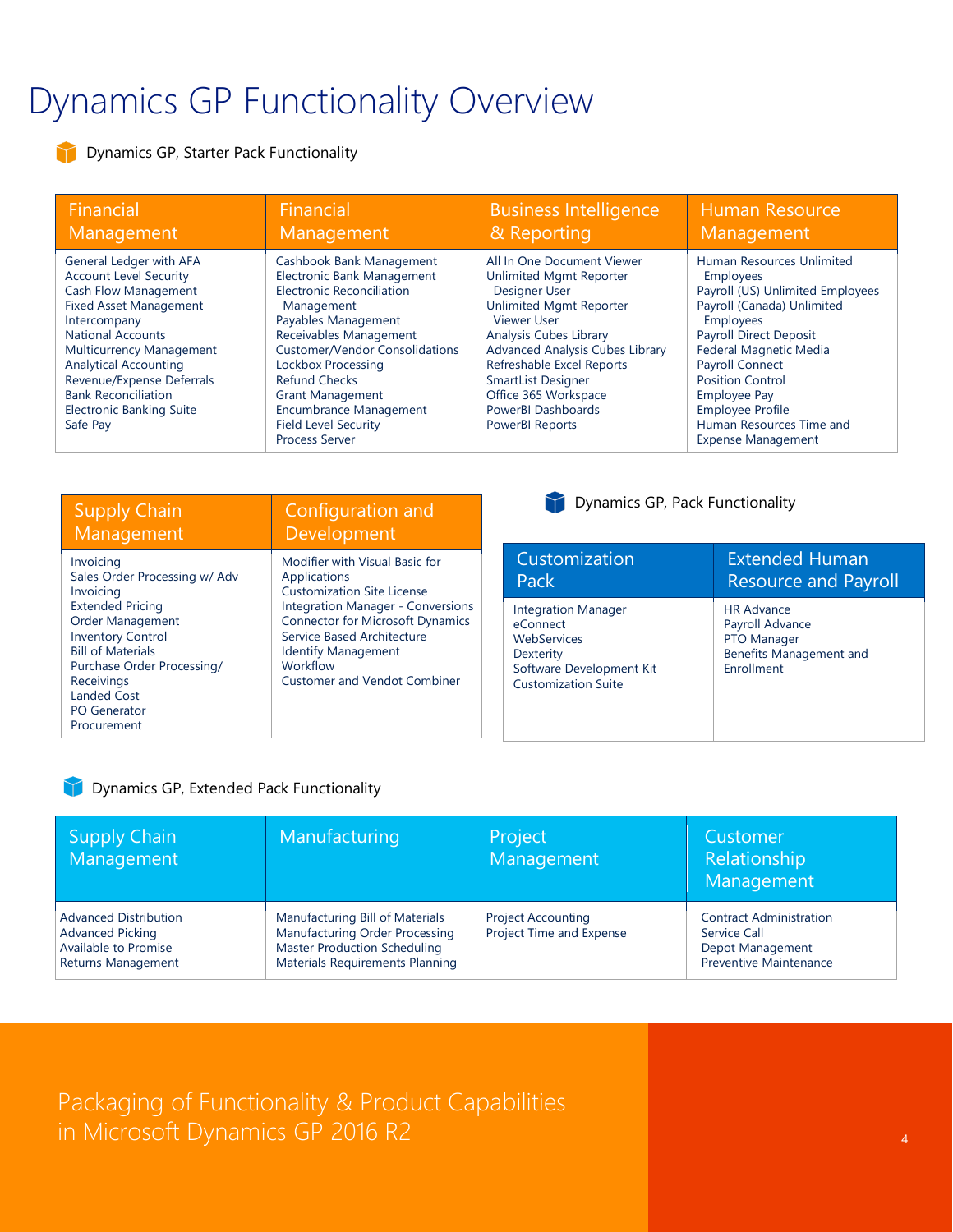# A Business Solution from Microsoft

### Microsoft Office 365

Dynamics GP works together with Office 365 to extend the value of your business solution with enhanced productivity, collaboration, mobility and business intelligence. Dynamics GP interoperates with Office 365 functionality such as document management and collaboration, Excel-based analysis, presence and instant messaging, transaction initiation through Microsoft Lync, and many other features available in the cloud with Office 365.

### Microsoft Azure

Dynamics GP can be deployed in the cloud on Microsoft Azure, either public or private. This approach brings together the quick to implement, easy to use and powerful Dynamics GP with the flexibility and enterpriseclass security, reliability and scalability of Microsoft Azure.

### Microsoft Dynamics CRM

Dynamics GP interoperates with Microsoft Dynamics CRM to connect your business by sharing common data across front office and back office teams. The Connector for Dynamics GP connects information for the most common touch points between the ERP and CRM system. Additional connections can be added using the SDK.

### Foundation Capabilities

#### SERVICE BASED ARCHITECTURE (SBA)

SBA supports exchange of information between Dynamics GP and other applications, such as products, third party applications and mobile applications, using common standards. SBA services support operations in Financials, Inventory, Purchasing, Receivables, Requisitions, Sales, Administration and System. SBA easily connects systems to improve information exchange between departments, automate more lightweight processes and become responsive with their vendors.

#### COMPANION APPLICATIONS

Companion applications are lightweight apps designed for users who need to interact with Dynamics GP to execute a specific task. These applications enable you to automate more processes without providing full access to Dynamics GP. The companion applications are available on popular mobile platforms such as Microsoft Office 365, Windows, iOS and Android.

Business Analyzer: A mobile application that provides business intelligence using Microsoft SQL Reporting Services and Microsoft Excel charts.

Time Management: A mobile application that provides the ability to enter, view and submit employee time. Time cards are moved through an approval process inside Dynamics GP.

#### APPLICATION ACCESS POWER OF CHOICE

Dynamics GP offers two methods of accessing the application: the Windows desktop client and web client. The web client enables secure access to Dynamics GP using a browser thereby enabling anytime, anywhere access. The web client also offers convenient identity management features such as single sign on to Office 365 and other cloud-based applications that use Azure Active Directory.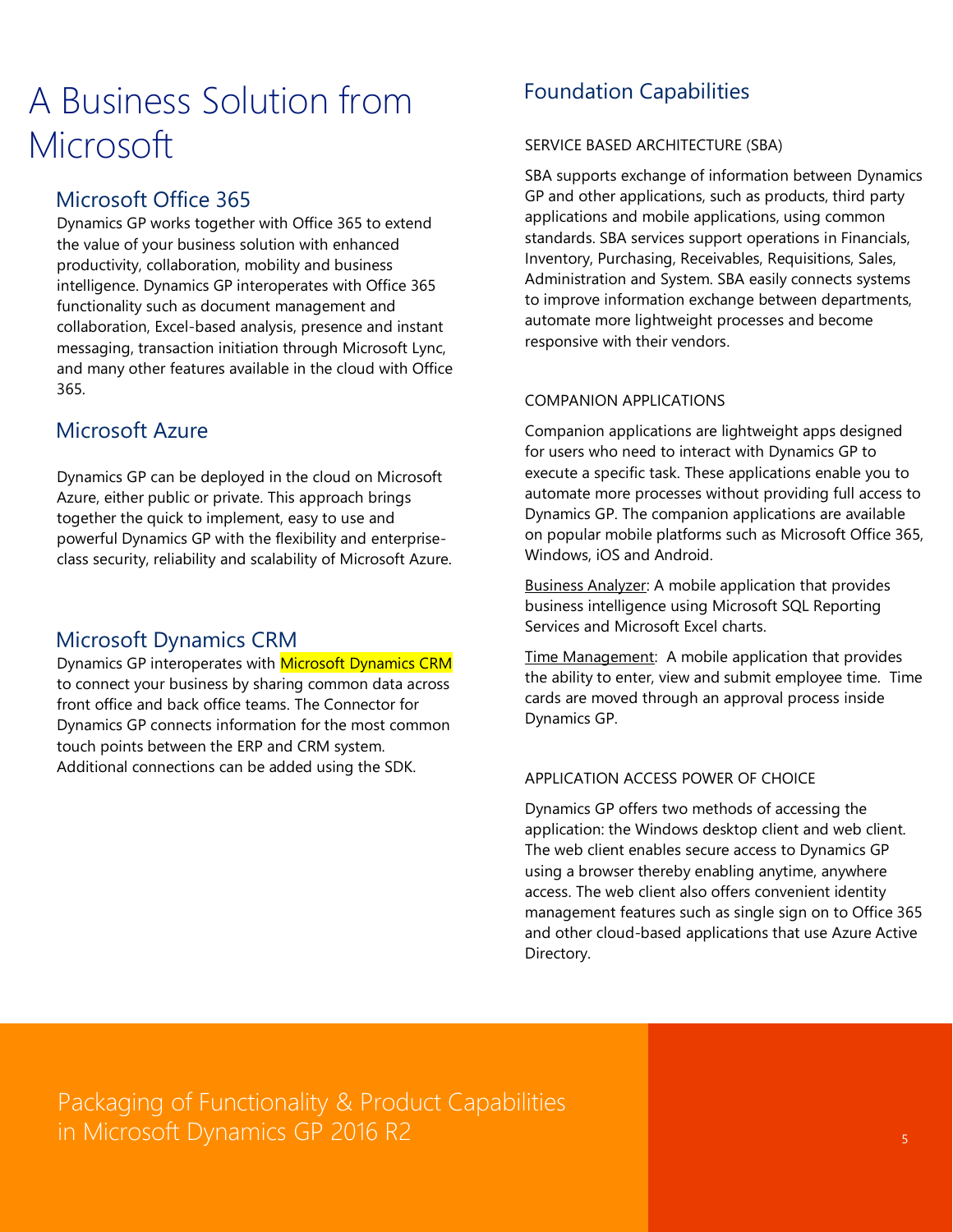#### ALL IN ONE DOCUMENT VIEWER

View related documents all within one window that are in various states of being processed, saving users time in searching for all relevant information for a purchasing document.

#### DOCUMENT ATTACHMENTS

Track additional information related to transactions and contacts by attaching or scanning pictures, contracts, copies of invoices or other related information to records. In addition, reporting within Microsoft Excel extracts data and provides more context.

#### FIELD LEVEL SECURITY

Apply passwords or block access to forms and windows. You can also apply passwords to fields. Or, you can hide, lock, or disable fields.

#### PROCESS SERVER

Move processor-intensive tasks off the computers your employees use every day and onto dedicated process servers, thereby avoiding costly slowdowns.

#### RAPIDSTART SERVICES

RapidStart Services significantly accelerates the configuration of a company in Dynamics GP, as well as the migration of data from other products into Dynamics GP. Reduce the number of days required to deploy the solution while also making it easier to engage the right people and teams in your business during the implementation process.

#### ROLE BASED SECURITY

Limit access to sensitive information by role through Role Based Security. Predefined roles come with the application to help you get started quickly, and to maintain separation of duties to reduce risk.

#### SMARTLIST DESIGNER

Allow your people to slice, dice and filter your business data to provide answers quicker through SmartLists, one of the most popular features in Dynamics GP. Hundreds of SmartLists are built into the application and you can also edit them and build your own.

#### SOURCE DOCUMENT TRAIL

Track transactions throughout the system with source documents that connect documents together giving users insight into where historical transactions flowed through the system.

#### SQL SERVER

Dynamics GP utilizes SQL Server technology including the Microsoft SQL Server database, SQL Server Reporting Services, and SQL Server Analysis Services. Database multi-tenancy reduces the number of SQL instances that may be required and simplifies the deployment. A SQL View builder enables fast and easier reporting.

#### TASKS AND REMINDERS

Help people work together by assigning and tracking tasks. Also setup reminders that proactively inform you when specific incidents occur such as customers going over their credit limit, short stock items, or payables due. Reminders are defined per user, so each user can get the reminders they need to be more proactive.

#### **WORKFLOW**

Provide structured steps and approvals of business processes through native workflows that can be modified easily to your unique business needs. Workflows currently supported are General Ledger Batch, Receivables Batch, Payables Batch, Vendor, Purchase Order, Requisition, Employee, Time, Employee Profile, Employee Skills, Direct Deposit, W4 and Project Expense.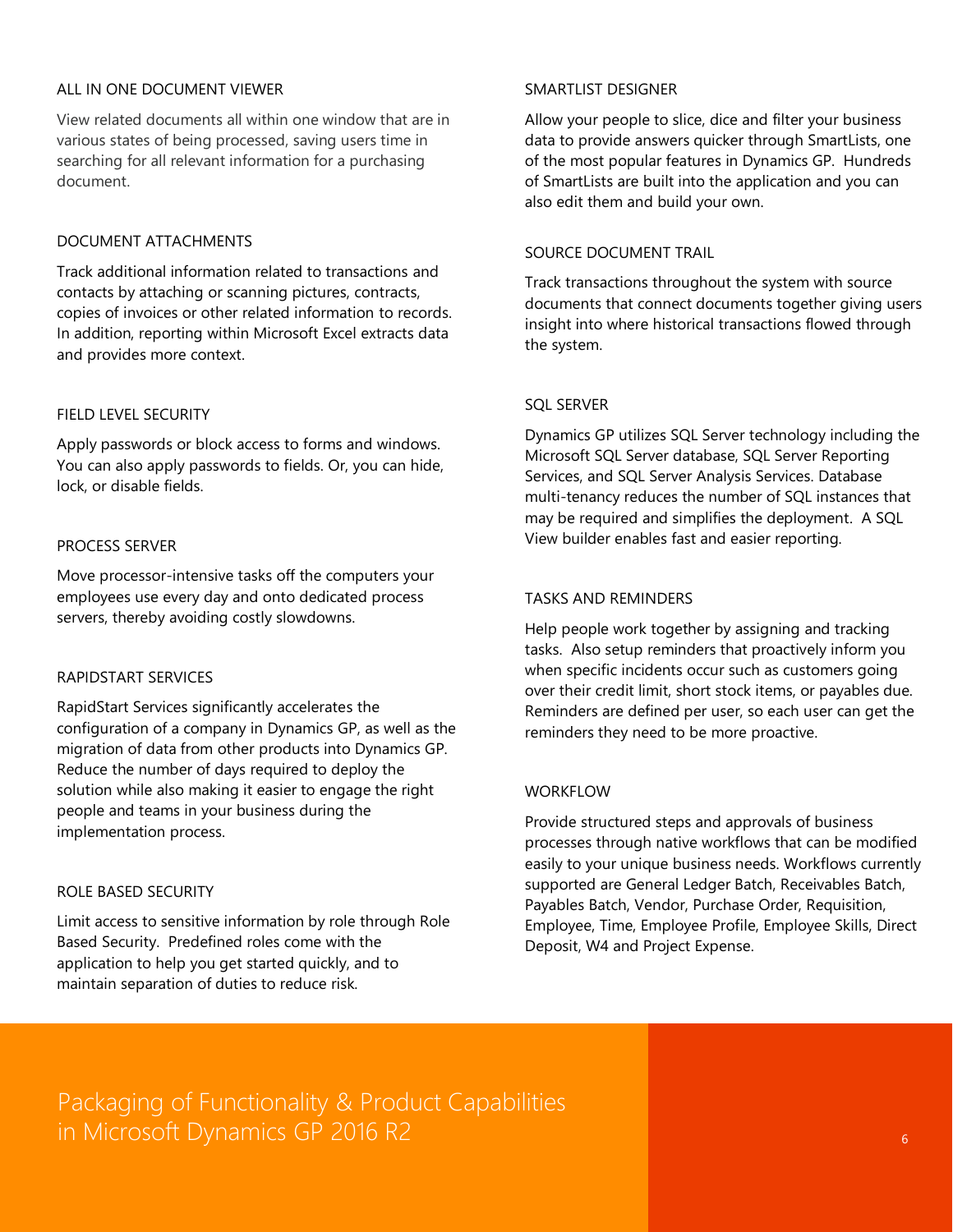

# Financial Management

ACCOUNT LEVEL SECURITY

Enhance security features and account views by allowing users to enter, edit, and view information from a reduced account set, based on the access granted for General Ledger accounts on a per-user basis.

#### ANALYTICAL ACCOUNTING

Analyze financial data by whatever criteria you require for greater reporting flexibility and extensibility. Track financial data by different dimensions, such as region or profit center, without adding to your chart of accounts.



Track multiple budgets for multiple fiscal years in multiple currencies and General Ledger Accounts. Easily update and maintain budgets by leveraging Microsoft Excel to import and export. Also, get insight into your business by reporting budget verses actual by year, quarter or month. Keep an audit trail of who modifies a budget and when to maintain control over your business.

#### CASH FLOW MANAGEMENT

Customizable views and forecasting tools enable you to control, predict, and monitor inflows and outflows that track a company's liquidity over time. A calendar gives people the insight into your inflows and outflows in an easy to understand format.

#### **CUSTOMER/VENDOR CONSOLIDATIONS**

Quickly transfer information between Receivables Management and Payables Management to create a customer record that uses information already available in a vendor record, and vice versa, giving a consolidated view of the vendor and customer relationships. Also easily combine customer accounts or vendor accounts.

#### ENCUMBRANCE MANAGEMENT

Locate and track budget information, query current or historical encumbrances, and streamline period-end and year-end processes. Control your purchasing process by limiting purchases through encumbrance posting.

#### **TERRIT MANAGEMENT**

Improve financial control and put company assets such as buildings, machinery and equipment to the best possible use with tools for tracking, analyzing, and manipulating fixed assets. For each asset you can track and deprecate by calendar or fiscal year with several methods including MACRS and many others. Track depreciation for tax liabilities for the most common tax books. Analyze and track assets historically to better manage your assets.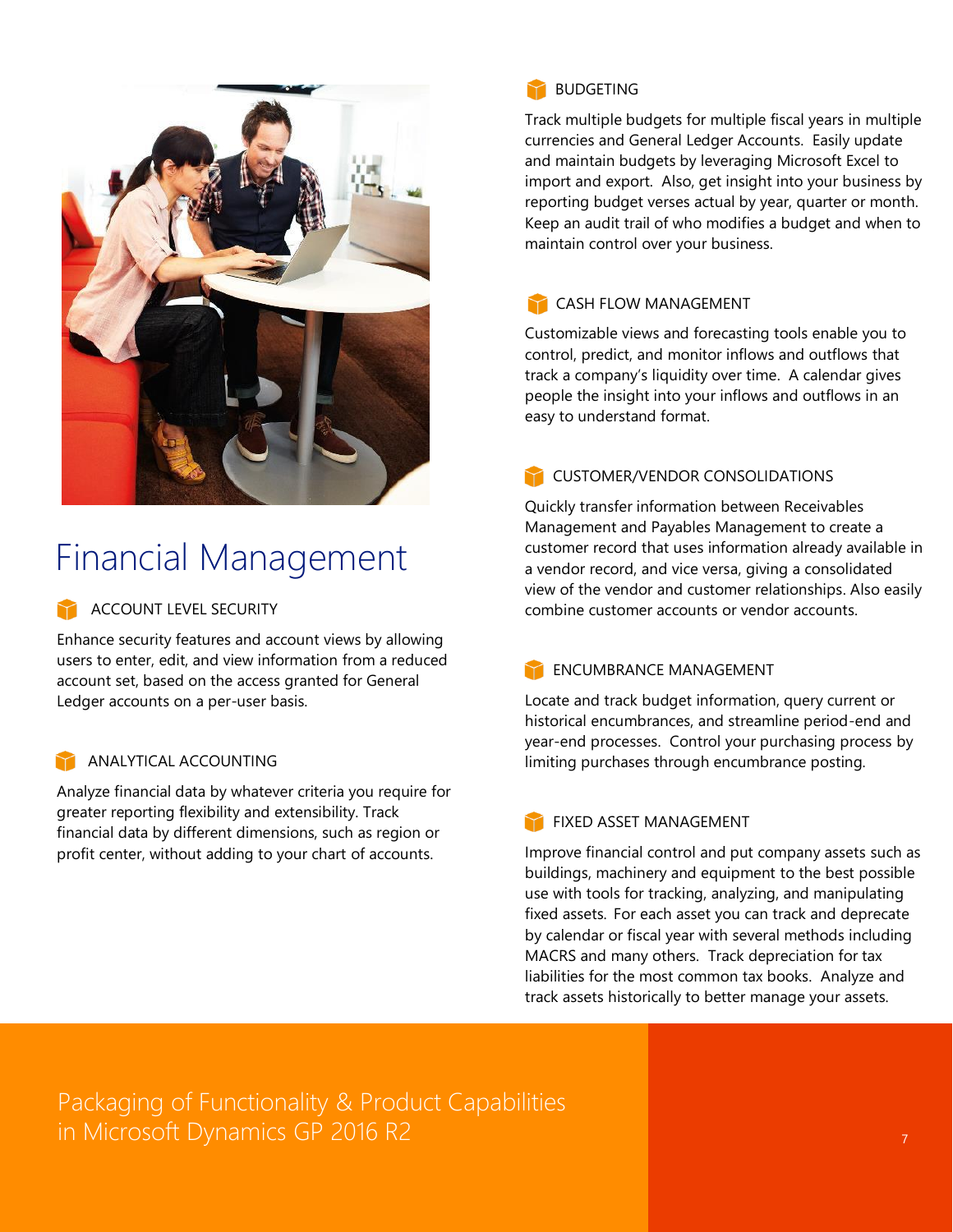#### GENERAL LEDGER

Maintain your financial journal entries and budgets with a double-entry accounting ledger that supports up to 999 periods. Track non-financial data like unit accounts at the general ledger level. Transfer account balances based on a variable account by percent or unit giving more flexibility to your general ledger. Perform revenue recognition and intercompany transactions. Easily copy and paste data from excel or text into general ledger journal entries.

#### **TE GRANT MANAGEMENT**

Not-for-profit and public sector organizations can automate grant management processes to track funds more easily, demonstrate accountability, prevent overspending and help attract future funding.

#### **INTERCOMPANY**

Set up and maintain relationships so that revenues or expenses incurred in one company can be tracked as "due to" or "due from" amounts in other companies. View and void distributions of intercompany transactions from other companies.

#### LOCKBOX PROCESSING

Automatically import and apply customer payment information from a lockbox transaction file provided by your financial institution. Lockbox Processing provides reliable receivables information, improved funds availability, and greater fraud protection.

#### MULTICURRENCY MANAGEMENT

Take control of multinational operations and manage currency transactions smoothly and efficiently with flexible, powerful multicurrency capabilities such as easy reevaluation.

#### MULTIDIMENTIONAL ANALYSIS

Analyze financial data by different dimensions without adding to your chart of account.

#### **NATIONAL ACCOUNTS**

National Accounts provides the ability to define a national account relationship between multiple customers. It enables a customer to be defined as the "parent" account to which "child" customers may be added. This allows a payment received from the parent company to be applied across any of the child customers' payments. Credit documents can also be applied from the child customer to any other member of the national account.

#### **PAYABLES MANAGEMENT**

Automate routine and complex accounts payable tasks with real-time statistical history, easy reconciliation, account control, payment scheduling, and check printing. Receive warnings when an open purchase order exists. Track vendor details including multiple ship-to addresses, payment terms, credit limits, vendor items and more.

#### RECEIVABLES MANAGEMENT

Control your accounts receivable with automated processes for invoices, receipts, finance charges, and statements, including the ability to analyze customer activity. Setup and maintain customer records including credit limit, contact names, aging balances and more.

#### **REFUND CHECKS**

Print refund checks for customers with credit balances, automatically debiting the customer and updating the ledger.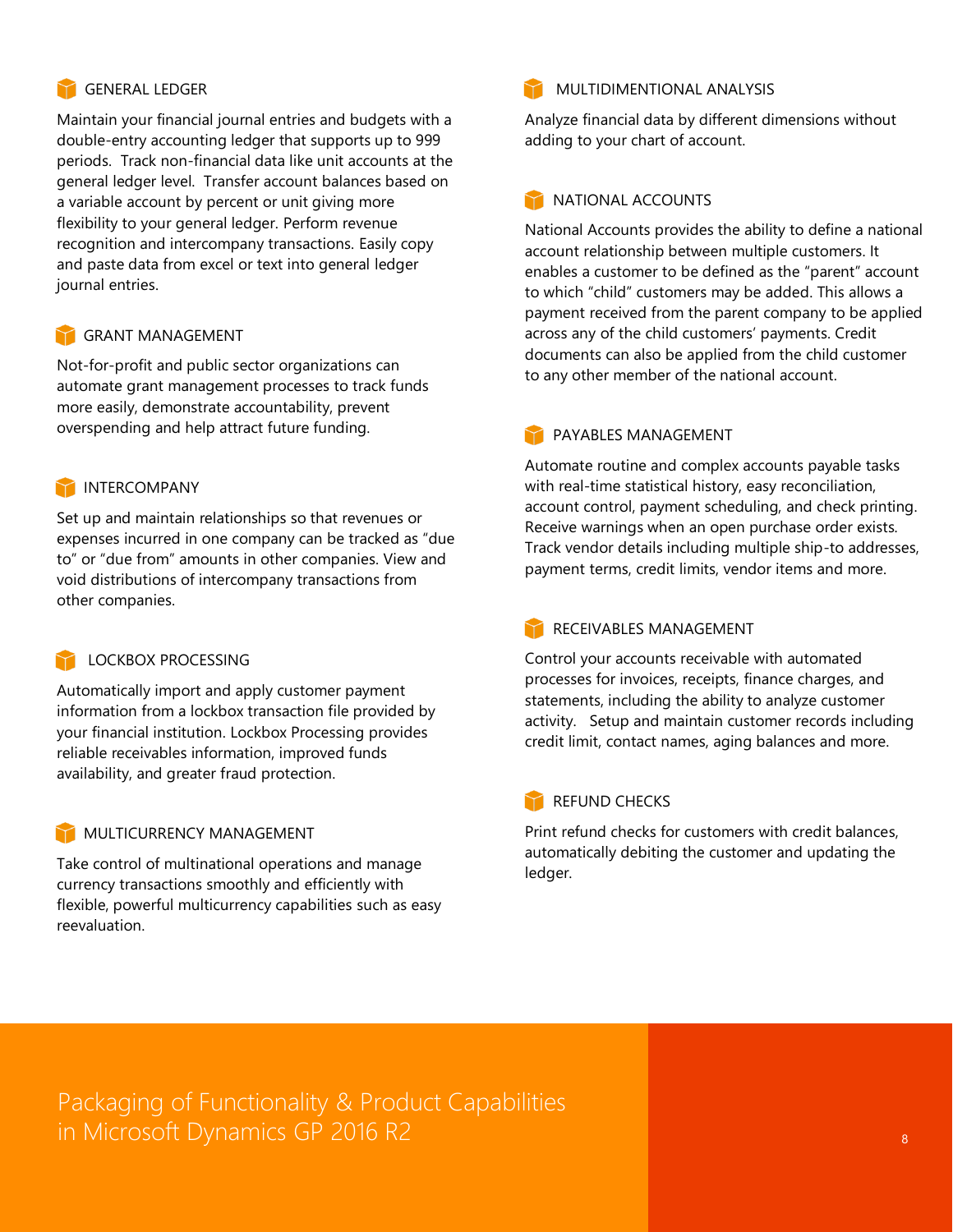#### REVENUE/EXPENSE DEFERRALS

Simplify deferring revenues or distributing expenses with the ability to make entries for future periods within General Ledger, Receivables Management, Payables Management, Sales Order Processing, Purchase Order Processing, and Invoicing.

#### SAFE PAY

Easily add Positive Pay functionality, including daily exporting of checks for comparison by the bank when checks are presented for payment.

#### BANKING

#### BANK RECONCILIATION

Create, manage and reconcile from your checkbook ledger to the bank's account records through a single, automated process across multiple currencies.

#### CASHBOOK BANK MANAGEMENT

Attach unlimited checkbooks to your bank, make bank transfers, enter General Ledger, Receivables Management, and Payables Management transactions, post batches, and build deposits for your bank transactions. You can also import your bank statements into Dynamics GP, and reconcile transactions at any time.

#### ELECTRONIC BANK MANAGEMENT

Streamline setup, entry, maintenance, and reconciliation for all transactions that appear on your bank statement including payments to creditors, cash receipts from debtors, and bank charges.

#### ELECTRONIC BANKING SUITE

Gives you the ability to integrate with your checkbooks electronically and includes ERM (Electronic Funds Transfer for Receivables Management), EBR (Electronic Bank Reconciliation) and EPM (Electronic Funds Transfer for Payables Management).

#### ELECTRONIC RECONCILIATION MANAGEMENT

Take advantage of integration with Bank Reconciliation to automate electronic reconciliation and management for transactions, adjustments, and exceptions, using tools that work with any bank that supports automatic reconciliation.



Packaging of Functionality & Product Capabilities in Microsoft Dynamics GP 2016 R2 9 Patter and the Contract of Contract of Contract of Contract of Contract of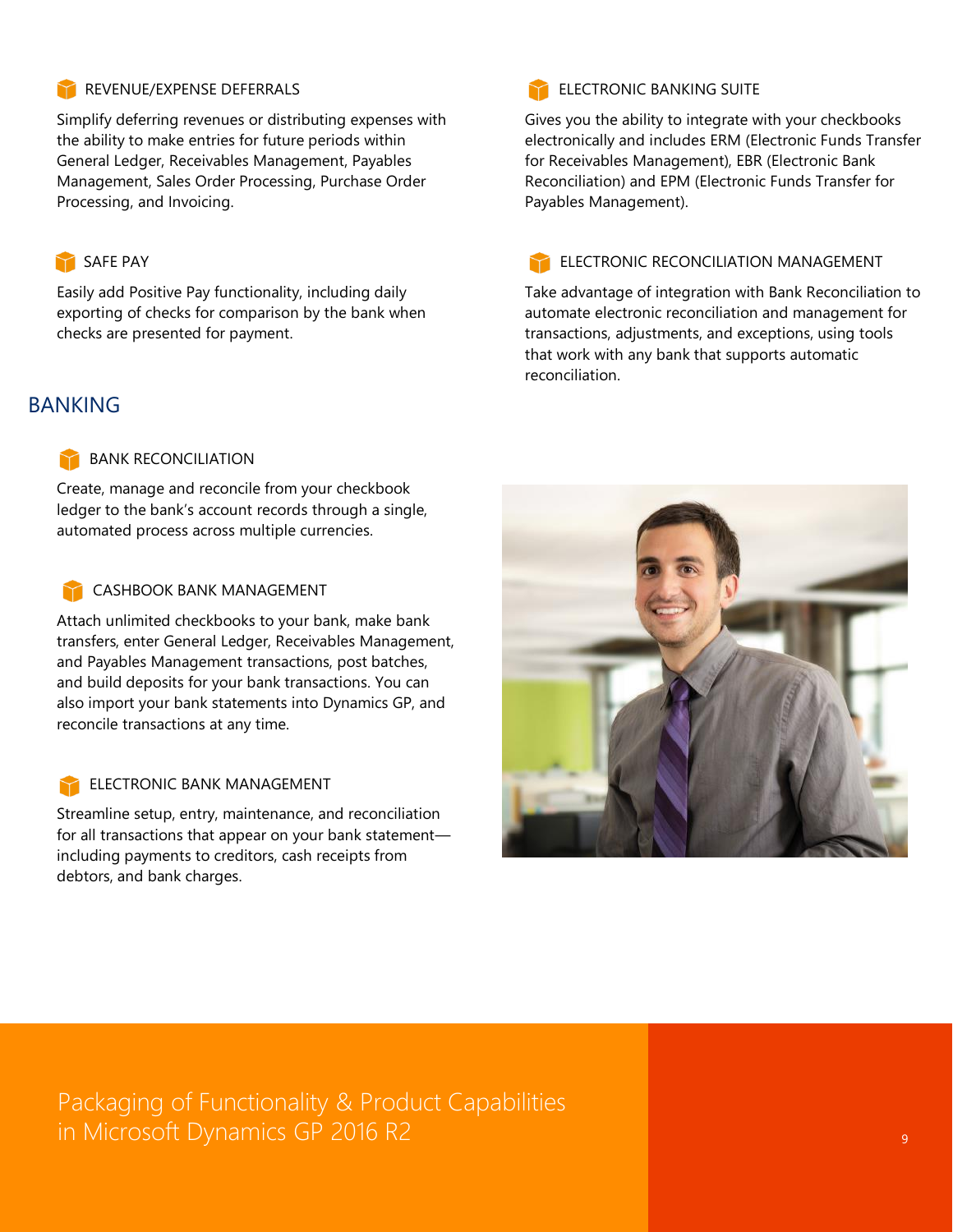# Business Intelligence and Reporting

#### **BUSINESS ANALYZER**

Gain powerful, role-specific insight with charts and graphs both inside of Dynamics GP client and outside through a companion application, plus perform tasks and collaborate with others. View SQL Reporting Services, Microsoft Excel and Management Reporter reports from one central location, giving the ability to access data from virtually anywhere. Business Analyzer is optimized for tablets powered by Windows, iOS and Android platforms.

#### Microsoft PowerBI Dashboards and Reports

Several premade dashboards and reports are available that connect directly the Dynamics GP and accessible through PowerBI Desktop or on the Dynamics GP Homepage.

#### Microsoft Excel Reports

With over 400 built in Microsoft Excel reports that connect directly to the data source plus an Excel report builder, Dynamics GP offers a solid foundation to create reporting. Refreshable excel reports provide easy and quick access to latest data from a network location, local desktop, or even SharePoint.

#### Dynamics GP workspace

An app in the Office 365 store is available to easily create and securely share executive dashboards showing financial, sales, purchasing and inventory information. Dashboards also enable users to drill back to Dynamics GP to analyze specific transactions.

Microsoft SQL Reporting Services Reports

Leveraging the power of SQL Reporting Services, Dynamics GP offers over 300 charts, graphs and reports through Reporting Services. The reports can be modified to meet unique needs. New reports can be created easily without a developer.

#### MANAGEMENT REPORTER DESIGNER and VIEWER USER

Management Reporter is used for the creation, distribution and analysis of financial statements. It includes user types that can generate, design and view information that is secured by role, giving people only the information that is important to them. Management Reporter reports can be viewed and refreshed with a web viewer.

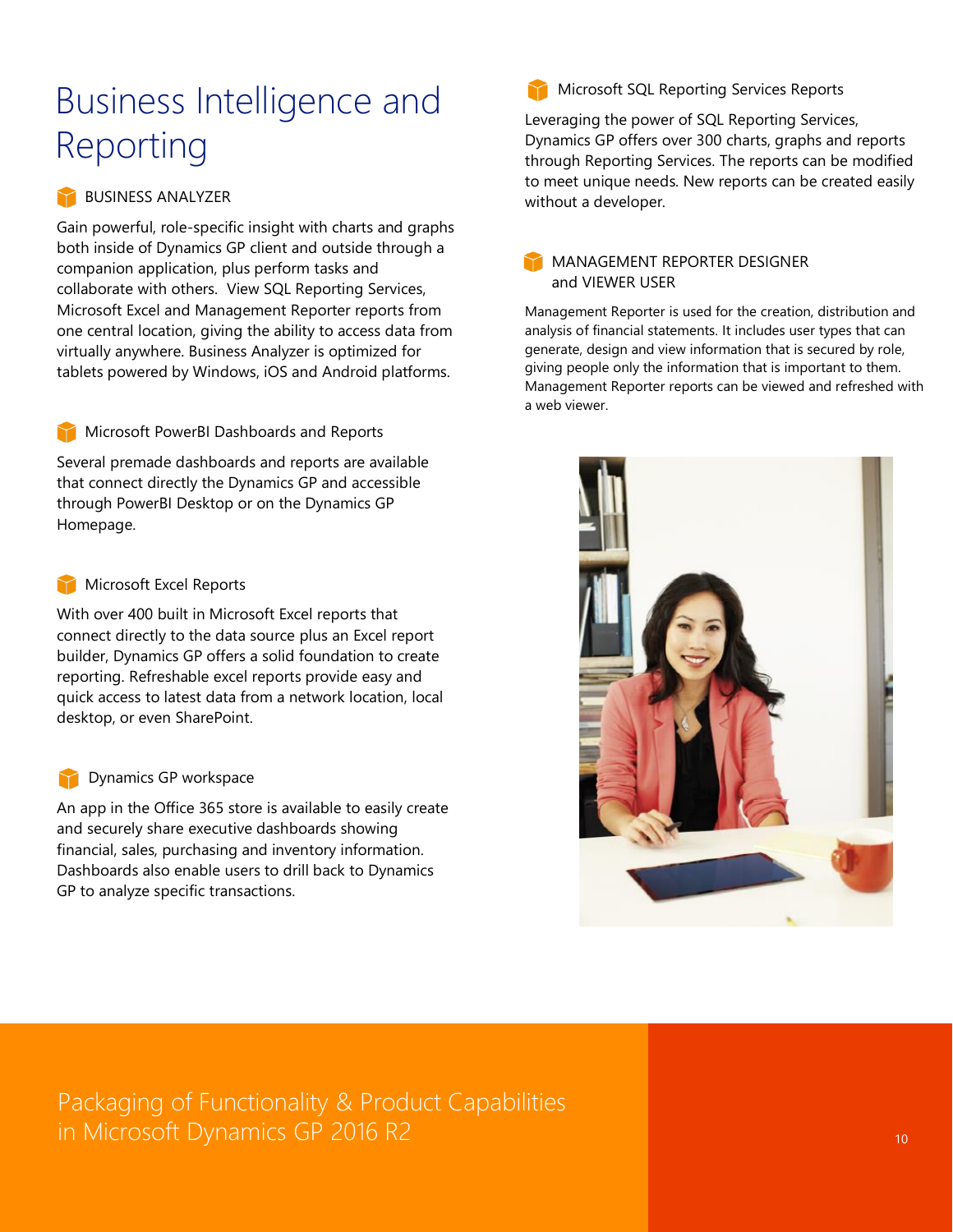# Supply Chain Management

#### **T** AVAILABLE TO PROMISE

Help ensure the right inventory is available at the right time to meet customer needs, make firm delivery promises, and boost profitability by being able to predict when inventory is available. This functionality uses purchasing, inventory and sales information to determine when inventory will be available to sell.

#### BILL OF MATERIALS

Increase productivity with fast, flexible tracking of components and subassemblies used in light manufacturing and similar production and assembly operations.

#### ADVANCED PICKING

Increase visibility and tracking for the pick, pack and shipping process. Advanced Picking in Dynamics GP tailors picking routines to meet individual site's business requirements, bin or bay sequence, or method of operation. This provides organizations with the flexibility needed to lower overhead, reduce handling, and improve accuracy for both single and multi-site warehouse operations.

#### **EXTENDED PRICING**

Create flexible pricing options and rules for customers, including standard and personalized percentage-off, value-off, and net pricing options. Implement datesensitive functionality for sales and promotions.

#### **INVENTORY CONTROL**

Monitor inventory stock levels and costs, and set prices on a customer-by-customer basis to stay competitive, speed fulfillment, and build loyalty. Inventory control provides multiple costing methods, tiered pricing, alternate vendors, serial/lot tracking for selling items more efficiently. For added flexibility multiple locations and bins are available with tracking reason codes for transfers and cycle counts to get a more accurate inventory.

#### **LANDED COST**

Track and update the true cost associated with an inventory item and then automatically assign or modify costs as items are received.

#### PO GENERATOR

Automate purchasing by generating a suggested purchase order, with order point or minimum/maximum settings that determine quantities needed based on purchasing, sales, and inventory data.

#### PURCHASE ORDER PROCESSING/RECEIVING

Manage commitments and build lasting vendor relationships with automated purchasing and approval processes, flexible extended pricing, and blanket purchase orders. Receive partial shipments with discounts, landed costs and prepayments to better manage your purchasing and receiving process. With tolerance handling, receive items within a threshold percent of the purchase order for more flexible receiving and better purchasing management.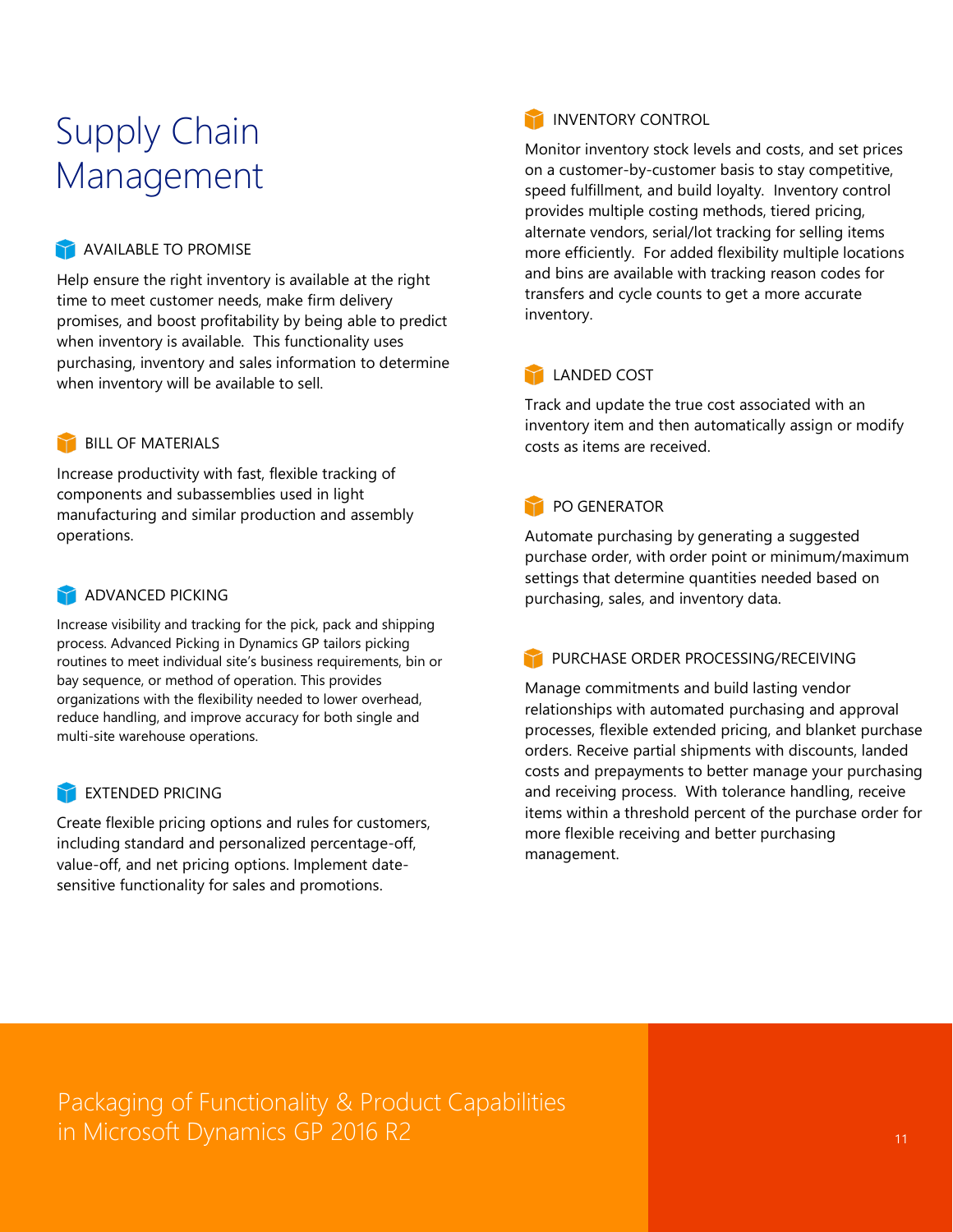#### REQUISITION MANAGEMENT

Allow people to request purchases needed to run the business and be personally product while maintaining control with the necessary approvals, process steps and accounting.

#### **RETURNS MANAGEMENT**

Generate returns from historical customer invoices, service calls, or manually. Return the item to the vendor or fix it within your company and automatically transfer items from the returns warehouse to the main warehouse.

#### SALES ORDER PROCESSING

Automate the sales ordering process to improve customer service, control fulfillment and invoicing, and minimize shipping and labor costs. Track quotes, orders, back orders, invoices and allow discounts per item and partial shipments. Enable quicker sales with suggested items that offer upsell opportunities and substitutions for items that out of stock.

### Manufacturing

#### **MANUFACTURING SUITE**

Delivers Capacity Requirements Planning, Engineering Change Management, Job Costing, Quality Assurance, Sales Configurator, and Sales Forecasting.

#### MANUFACTURING BILL OF MATERIALS

Deliver complete and consistent product information. Manage materials, components, and assemblies with precision precisely including costs, locations, and routing sequences. Gain control of finished goods, reduce costs, and increase profitability.

#### **MANUFACTURING ORDER PROCESSING**

Efficiently track and manage the entire cycle of order processing, including detailed production costs, work orders, routings, outsourcing, and work center definitions.

#### MASTER PRODUCTION SCHEDULING

Gather information from sales forecasts to form a single, comprehensive production schedule and automatically create manufacturing orders.

#### MATERIALS REQUIREMENTS PLANNING

Ensure proactive planning, smart procurement decisions, and precise adjustments to production with flexible planning and analysis capabilities in addition to viewing material requirements and vendor information.

## Project Management

#### PROJECT ACCOUNTING

Maintain tight control over project direction, costs, execution, and budget; support resources effectively; and ensure accurate billing and accounting through tight integration with financials, inventory, and accounts receivable.

#### PROJECT TIME AND EXPENSE

Capture, review, and approve project time sheets and expense reports, enabling prompt, accurate customer invoicing and efficient reimbursement for expenses.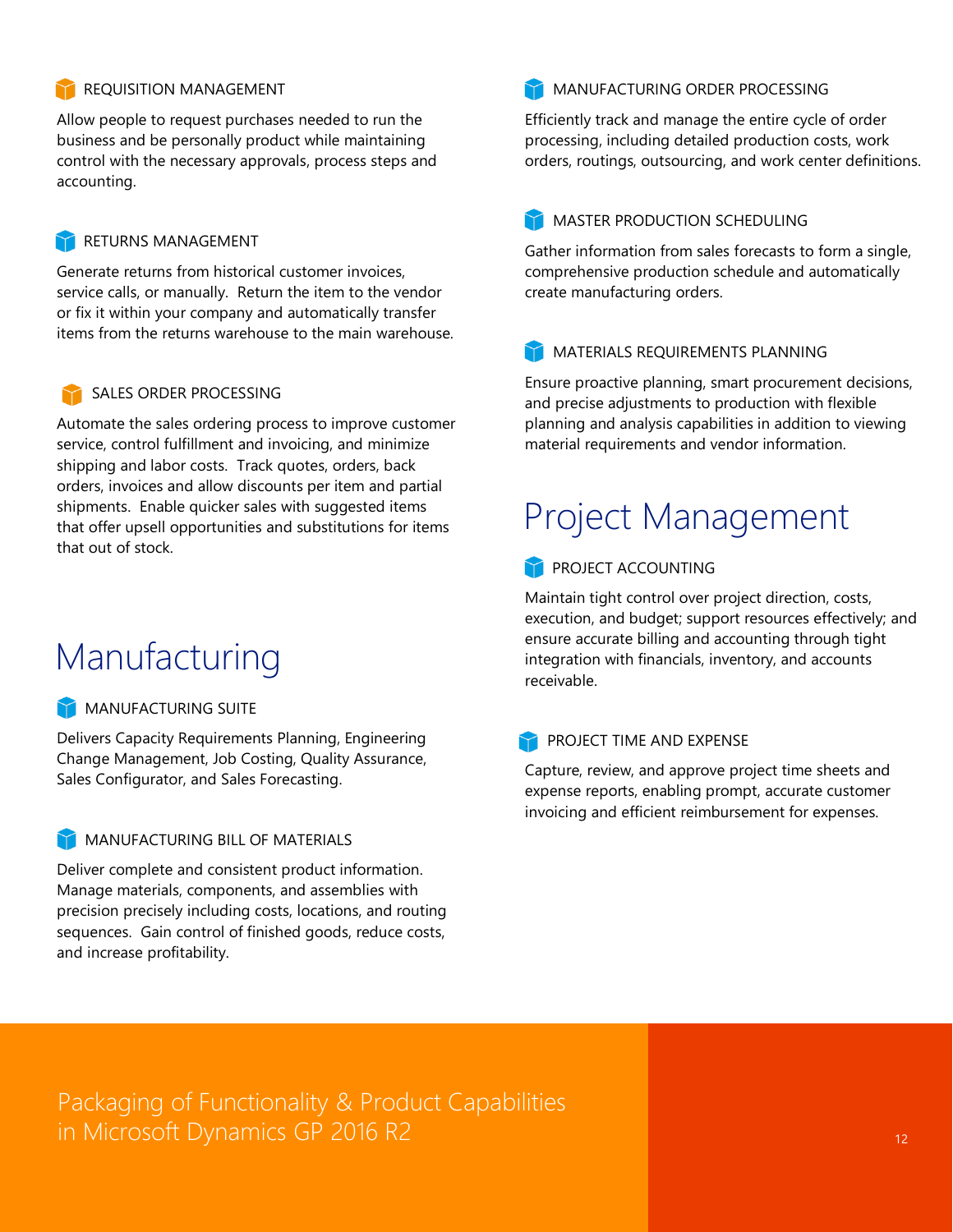# Field Service Management

#### CONTRACT ADMINISTRATION

Manage and unlimited number of contracts using flexible functionality that includes price books, profitability against service calls, and revenue recognition through five different methods.

#### **DEPOT MANAGEMENT**

Track parts, labor, and expense details. Create a Parts Usage report. Manage spare parts and trunk-and-lottracked stock inventory.

#### PREVENTIVE MAINTENANCE

Forecast purchasing and scheduling requirements based on time in service or product usage. Coordinate open service requests with upcoming preventive maintenance calls. Track details of Preventive Maintenance activities.

#### SERVICE CALL MANAGEMENT

Track and update new and historical service calls against a contract, service warranty, and current inventory. Time execution, coordinate customer schedules, assign appropriately skilled technicians, and escalate calls automatically plus billing through the accounting system.

# Configuration and Development

#### **CUSTOMIZATION SUITE**

This suite includes all the tools available to customize Dynamics GP to meet specific business needs beyond what our vast network of Independent Software Vendor's (ISV's) provide. The tools included are eConnect, Web Services, Microsoft Visual Studio® SDK, and Dexterity. Dexterity is the programming language used to create and customize Dynamics GP.

#### INTEGRATION MANAGER—CONVERSIONS

Import data into Dynamics GP using this integration tool during your implementation (available for use for 240 days following purchase for purpose of migrating data).

#### **INTEGRATION SUITE**

This suite includes a set of tools used to import data from other applications. Each tool has different functionality that fits preference and needs of users. These tools include Integration Manager for Distribution, Integration Manager for Financials, eConnect, and Web Services.

#### MODIFIER WITH VISUAL BASIC FOR APPLICATIONS

Modify the appearance and functionality of any Dynamics GP or Dexterity-based third-party window, add new fields, change global resources to affect the entire application, and attach VBA code for less complex business logic.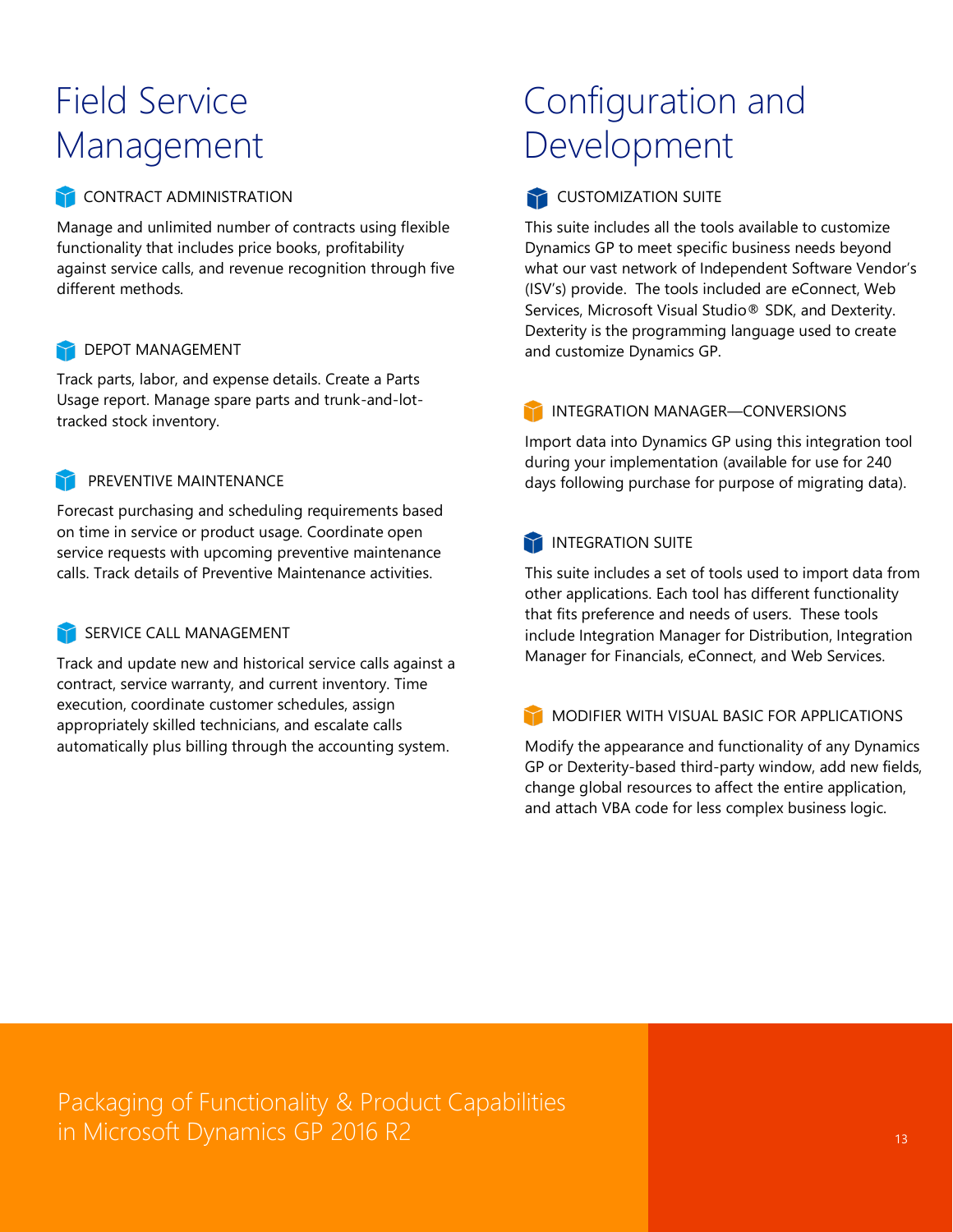# Human Resource Management

#### **BENEFITS MANGEMENT — UNITED STATES**

Reduce paperwork and manual entry by moving benefit processes online, including yearly benefits, change of status, and more. Yearly benefits enrollment online instead of on paper will save you time and reduce human errors.

#### FEDERAL MAGNETIC MEDIA

Help maintain full compliance with government reporting requirements by generating Federal Magnetic Media files.

#### **HUMAN RESOURCES**

Attract and retain top talent and offer employees better services with customizable hiring processes, scheduling, pay rates, and performance evaluation tools.

#### **HUMAN RESOURCES-ADVANCED**

Track critical health and wellness information to monitor the well-being of your employees and ensure government compliance. Manage employee certifications, license and training requirements to maximize the value of people in the organization.

#### PAYROLL—ADVANCED

Extend Payroll capabilities with Pay Policy Manager, Labor Accrual Manager, Advanced Labor Reporting, and Payroll Hours to General Ledger functionality.

#### PAYROLL—CANADA

Automate payroll processing, equip staff to handle complex payroll requirements, and offer better service to your employees while reducing overhead costs.

#### PAYROLL—UNITED STATES

Automate payroll processing, equip staff to handle complex payroll requirements, and offer better service to your employees while reducing overhead costs.

#### PAYROLL CONNECT

Automate data transfer from ADP/PC Payroll for Windows into General Ledger, using a turnkey solution that eliminates the need to reenter data.

#### PAYROLL DIRECT DEPOSIT

Add payroll funds to employees' bank, savings and loan, or credit union accounts through an automated clearing house (ACH) file.

### POSITION CONTROL

Manage labor budgets and human resources based on specific job functions and a specific head count. Apply data throughout the Human Resource and Payroll system to enforce the business rules and to manage the movement of human resources throughout the organization.

#### **EMPLOYEE PROFILE and EMPLOYEE PAY**

Allow employees to view or update their personal information, create and manage their absences, enter skill and training, and enter requisitions through the self-serve user. With the employee functionality, employees can spend more time focusing on their day-to-day business and tasks and worry less about administrative burdens.

#### PTO MANAGER

Manage complex vacation and sick time policies automatically. View historical vacation and sick time easily.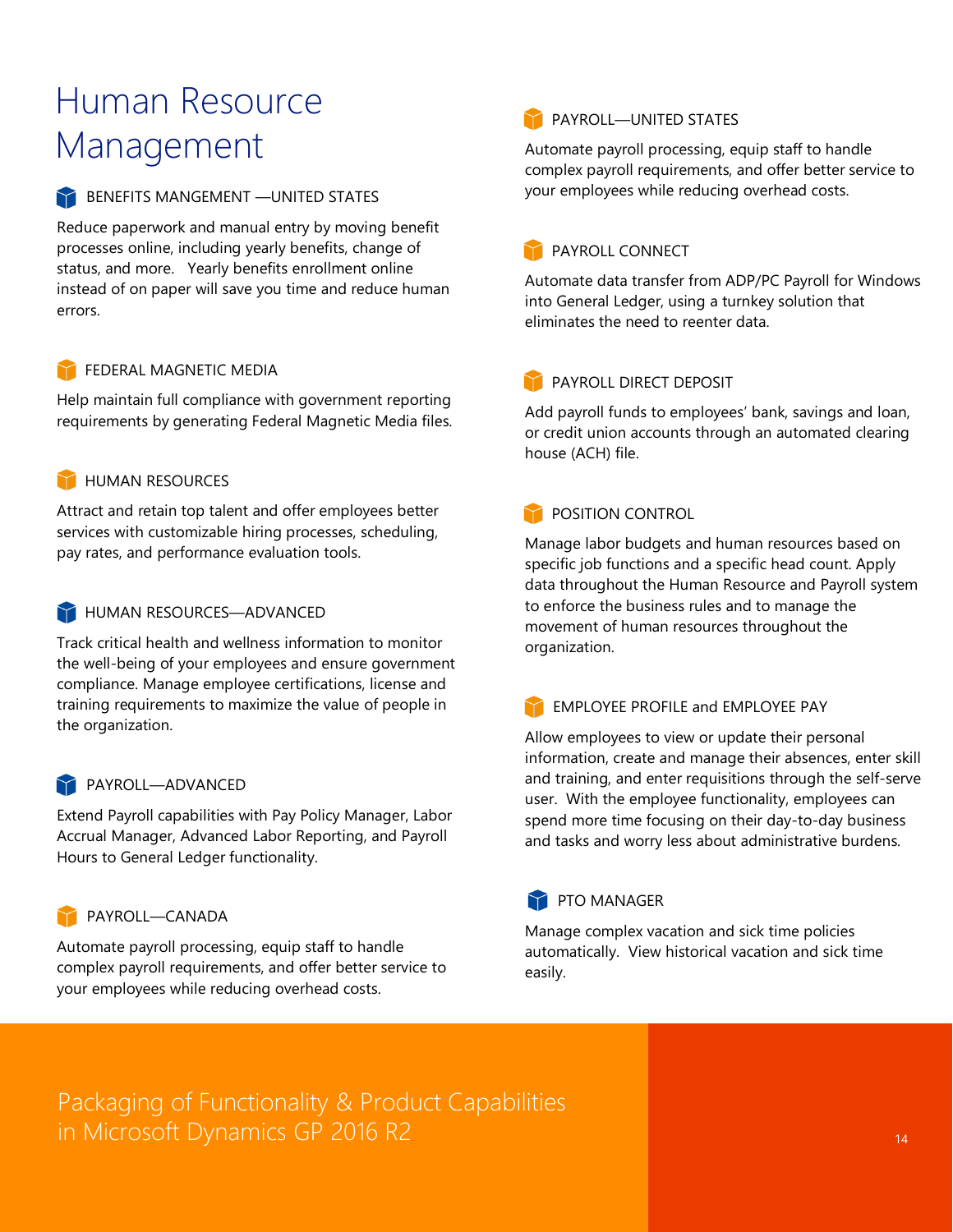# Microsoft Resources

#### **Microsoft Dynamics Website** Learn about what Microsoft Dynamics solutions can do for your organization and how to get started.

[https://www.microsoft.com/en-us/dynamics365/gp](https://www.microsoft.com/en-us/dynamics365/gp-overview)[overview](https://www.microsoft.com/en-us/dynamics365/gp-overview)

**Microsoft Dynamics GP Community Website** Learn from others from the vast community of customers and partners.

[http://community.dynamics.com/product/gp/default.aspx](http://community.dynamics.com/product/gp/default.aspx?ref=hp) [?ref=hp](http://community.dynamics.com/product/gp/default.aspx?ref=hp)

**Microsoft Dynamics Marketplace** Find the right experts, applications and services for your needs.

[http://dynamics-erp.pinpoint.microsoft.com/en-](http://dynamics-erp.pinpoint.microsoft.com/en-US/applications/search/id-d5?q=)[US/applications/search/id-d5?q=](http://dynamics-erp.pinpoint.microsoft.com/en-US/applications/search/id-d5?q=)

**Software License Terms** Get product license terms. [http://www.microsoft.com/en-us/dynamics/erp-buy-gp](http://www.microsoft.com/en-us/dynamics/erp-buy-gp-software.aspx)[software.aspx](http://www.microsoft.com/en-us/dynamics/erp-buy-gp-software.aspx)

**CustomerSource -** Microsoft Dynamics CustomerSource is a password-protected site for customers who use Microsoft Dynamics products. Included as a benefit of your service plan, CustomerSource allows you to search a powerful Knowledge Base for Microsoft Dynamics, view online training for Microsoft Dynamics, download updates, and find other timely information and resources virtually 24 hours a day. (Sign-in required.)

[http://www.microsoft.com/dynamics/customer/en](http://www.microsoft.com/dynamics/customer/en-us/access-customersource/default.aspx)[us/access-customersource/default.aspx](http://www.microsoft.com/dynamics/customer/en-us/access-customersource/default.aspx)